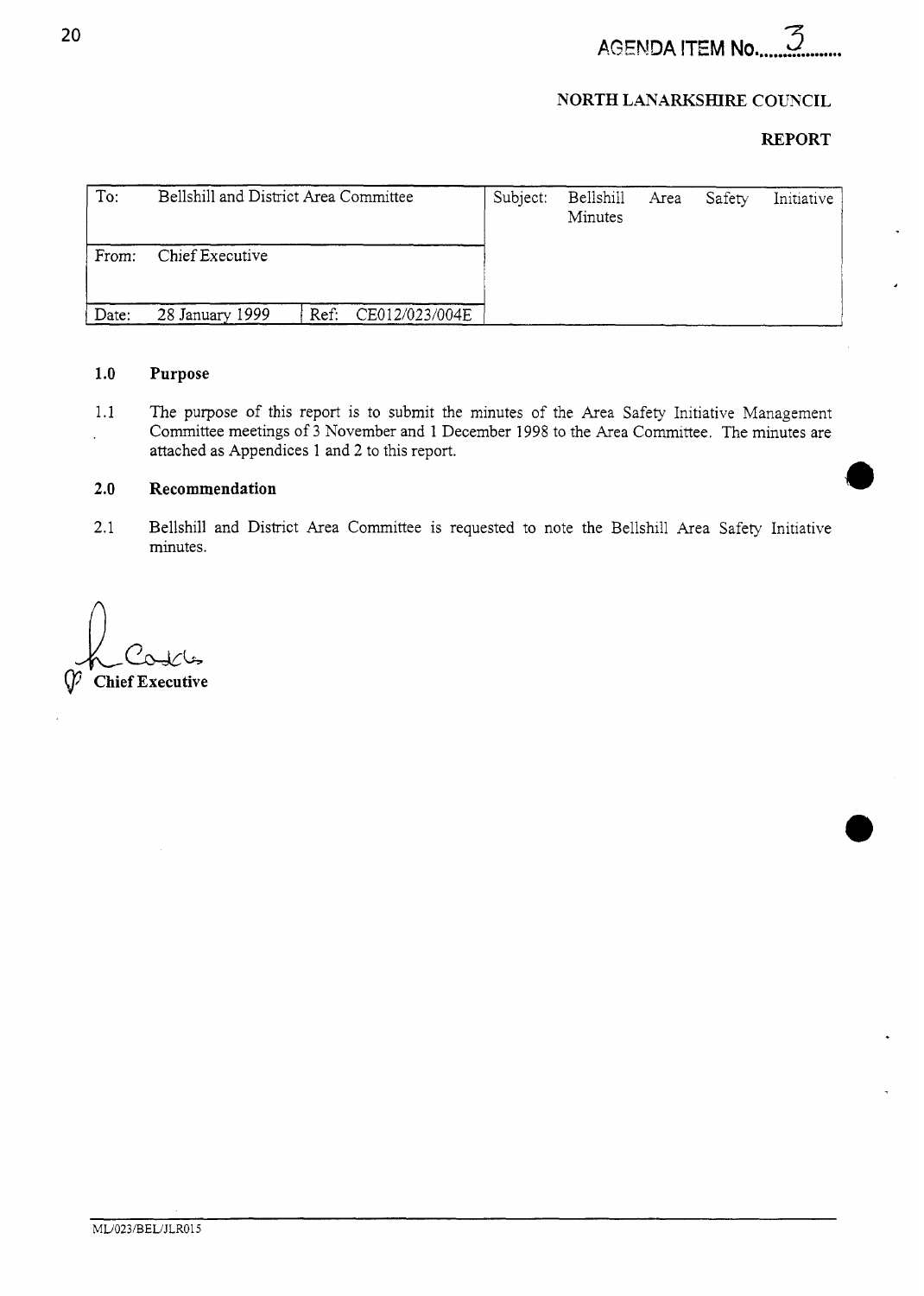# **BELLSHILL AREAS SAFETY INITIATIVE**

Minutes of the Meeting held in Bellshill Academy on Tuesday **3** November 1998

Present: Jennifer Lees, Bobby McKillop, Willie Foy, Tom McPherson, Gillian Turner, Sandra Toyer

Apologies: Councillor C Hebenton, Councillor H Curran, Stewart Wright, Bryan Miles, Rosemary Fleming, Brian Emmerson, Tony McGowan

Minutes of Previous Meeting: The Minute was approved by Bobby McKillop

# **MATTERS ARISING**

# Conference Location

The conference sub group had met on two occasions. It was suggested that Viewpark Community 'ducation Centre be the venue for the Conference facilities and car parking was suitable. The programme heluding key-note speaker, themed workshops to be considered. A report on the new Stakis Hotel as a venue to be considered. It was agreed that Tom, Gerry and Bryan Emmerson should meet to formulate a programme.

# Elderlv **Sub** Grow

The returns on the questionnaire was circulated. High on the list was litter followed by drinking in public, youths loitering and vandalism. The sub group suggested an anti-litter campaign involving young people and elderly around Brannock High School, Newarthill. **A** hrther campaign involving youth groups from Focus etc. and elderly in Viewpark and Tannochside area.

## Youth Sub Group

The survey which is being compiled through consultation with pupils of Taylor High and Bellshill Academy will be collated by the next meeting. We are also expecting opinions from the Bellshill Youth Forum's wn survey (which includes a question on community safety), when the questionnaires taken at the **Skomp**" event at Cardinal Newman School have been collated.

## Project Workers Report

 $\mathbb{R}^n$ . The suggested event (campaign) involving youth and elderly in Viewpark has been researched and word was expected from the FalIside Action Group, Local Community Policeman and Youth Worker about their co-operation in a "Crosstalk" Style session in December.

It had been agreed at the Elderly Forum that a third event would be decided on after the results of the Youth Survey had been analysed.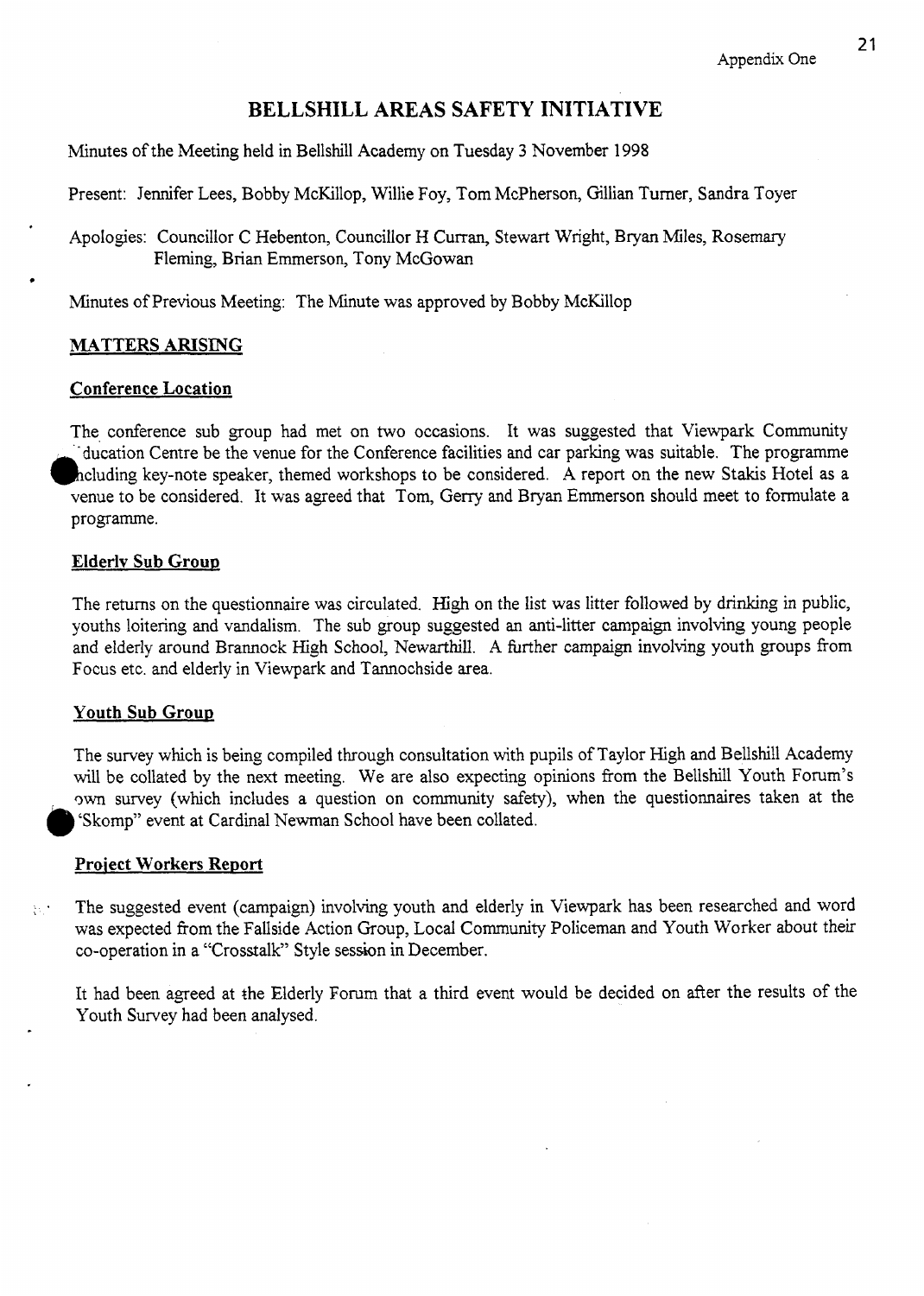# **Finance**

The funding from the National Lottery was awarded to be used within 3 months. The problem with recruitment was accepted and an extension to the end of March, 159 was given. Super County's donation of £2,000 had been received. The logos of North Lanarkshire Council, Super County and National Lottery to be included on our headed paper and only materials used for the Conference. It was agreed to pay Bellshill and Mossend YMCA the rental for Gerry's use of premises. Consideration to be given to the appointment of a Conference Secretary.

# **A.O.C.B.**

 $\big($ 

Attendance of members of the management committee at meetings was discussed.

Date of Next Meeting: Tuesday 1<sup>st</sup> December, 1998 at 7.00pm in Bellshill Academy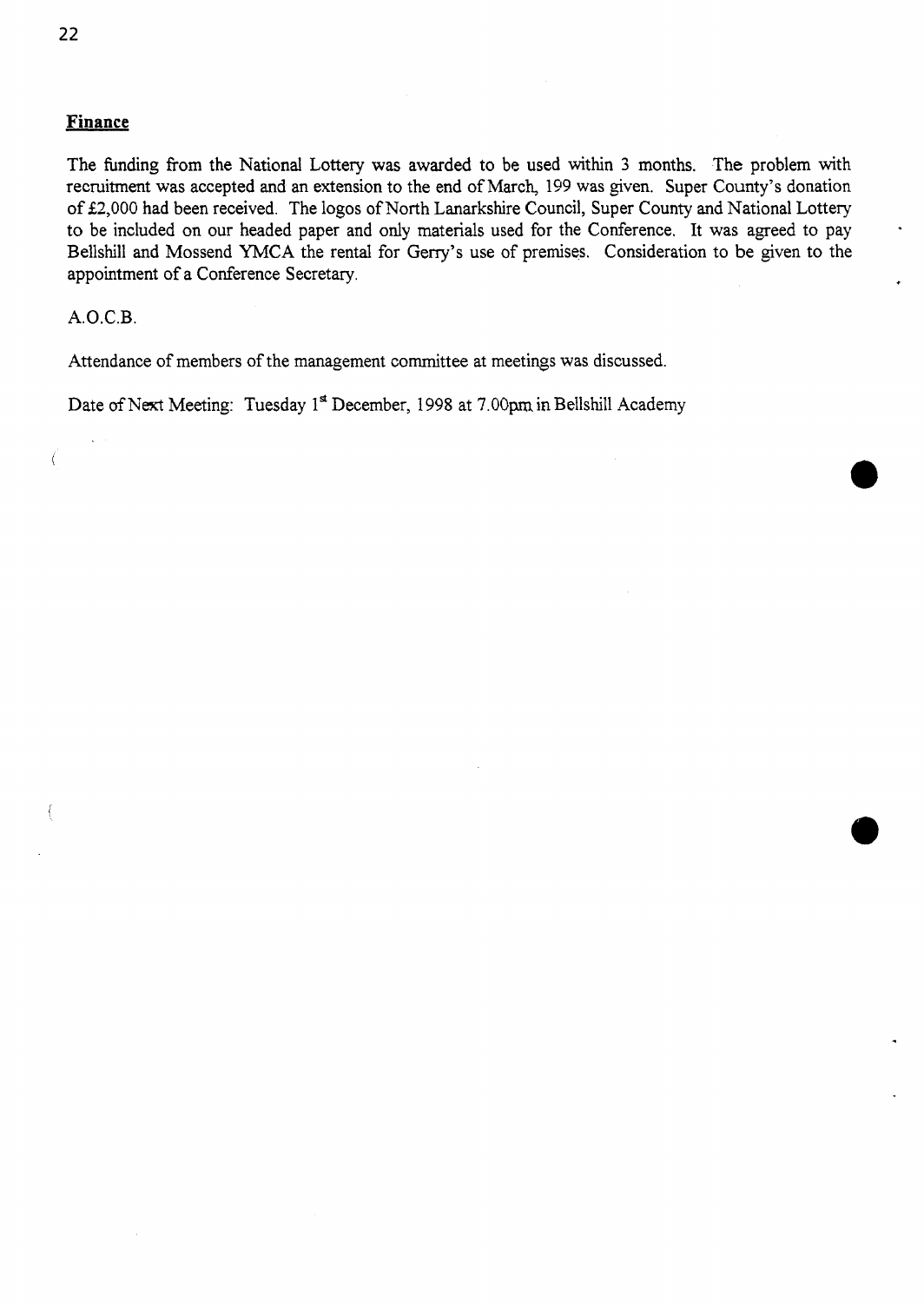**23** 

# MINUTE OF MEETING OF BELLSHILL AREA SAFETY INITIATIVE HELD IN BELLSHILL ACADEMY ON 1 DECEMBER 1998 AT 7.00PM

| Present: | S Toyer, Womens' Aid;                             |  |  |  |  |
|----------|---------------------------------------------------|--|--|--|--|
|          | R McKillop, Focus Youth Project;                  |  |  |  |  |
|          | B Emmerson, Social Work Department;               |  |  |  |  |
|          | G Naughton, Project Officer;                      |  |  |  |  |
|          | J Lees, Chief Executive's Department;             |  |  |  |  |
|          | G Turner, Young Persons Drug and Alcohol Project; |  |  |  |  |
|          | S Wright, Community Education Service;            |  |  |  |  |
|          | T McPherson, Bellshill and Mossend YMCA.          |  |  |  |  |
|          |                                                   |  |  |  |  |

Apologies: K McKeown; W. Foy; A.McGowan; A. Rutherford; and, R. Fleming

## 1. Introduction and Welcome

Mr McPherson opened the meeting, welcomed those present and thanked everyone for attending. Mr Naughton explained that a letter had been received from Ms Fleming intimating her resignation from the Management Committee due to the relocation of her job to Easterhouse. Mr McPherson requested that Mr Naughton write to Ms Fleming on behalf of the Committee expressing thanks for all her assistance and also contact Mr McNaughton from Right Track requesting the project to identify a new Committee member to replace Ms Fleming. The Committee noted that Ms Fleming had been a signatory to the bank account and it was agreed that Ms Toyer should become the new bank signatory.

#### 2. ADproval of Minute of Meeting of 3 November 1998

The Minute was approved as accurate.

# 3. Matters Arising From Minute - Conference Update

Mr Naughton circulated copies of an amended programme for the Community Conference. The Committee agreed that the proposed date of the Conference be changed to 21 March 1999 to allow more time for administrative arrangements.

## 4. Youth Sub Group Report

Mr Naughton advised that the Youth Sub Group had met and prepared a safety issues questionnaire to be issued to young people. He further advised that a total of 240 questionnaires had been distributed to date with 30 sent to the four High Schools and the remainder allocated to local youth workers. Mr McKillop returned 15 questionnaires completed by young people from Focus Youth Project.

Mr Wright suggested that Mr Naughton should phone the High Schools and youth workers if the completed questionnaires are not returned by 9 December 1998. It was agreed that the questionnaire results will be collated by Mr Naughton and Youth Sub Group members will be available to offer assistance if required. Ms Turner agreed to lay out the questionnaire results on the office computer.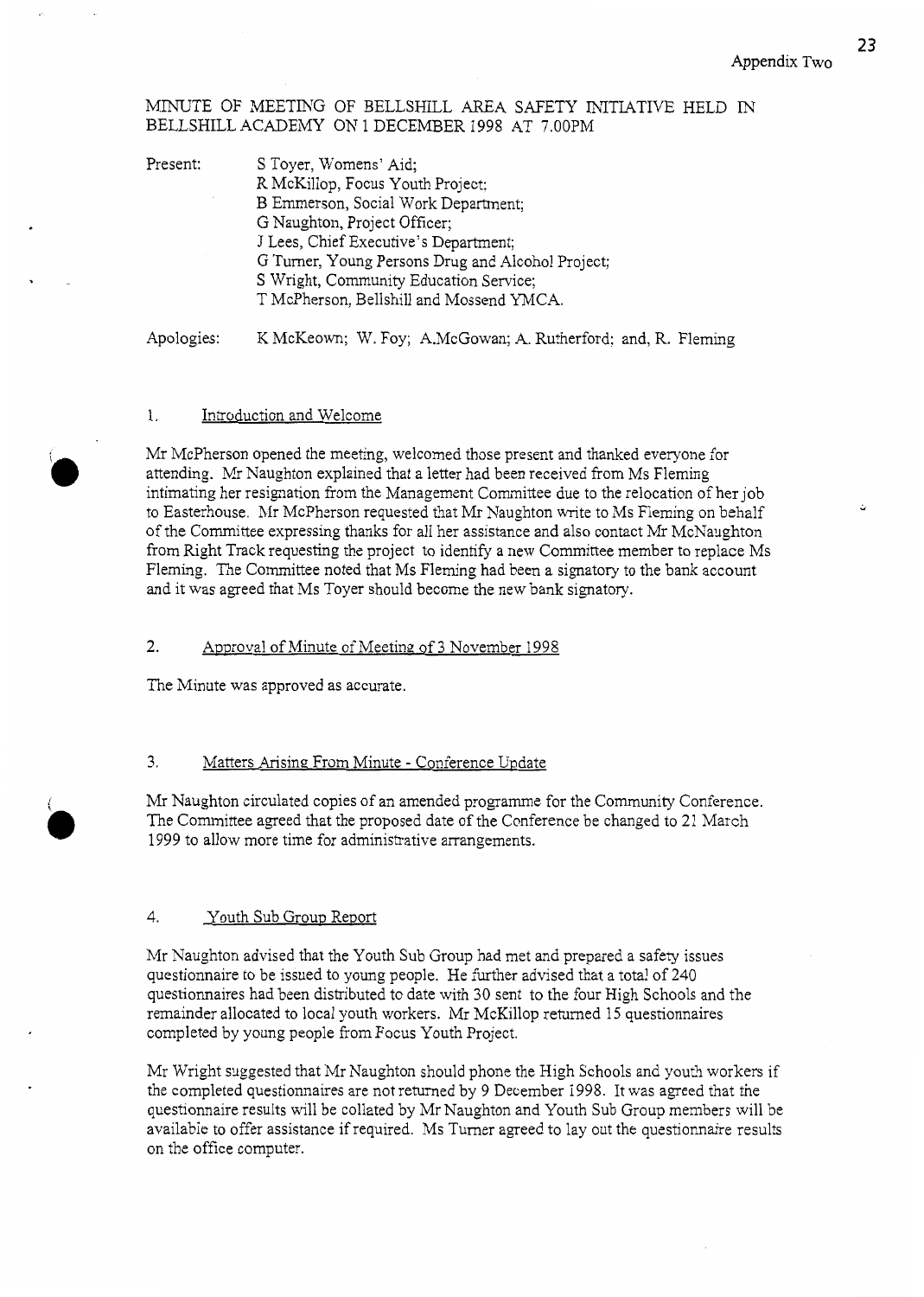# **5.** Conference Sub Group

Miss Lees advised that the Conference Sub Group had re-drafted the Conference Programme as requested by the Management Committee. The Programme now included a drama input and "Market Place " of exhibitors. The Committee considered and approved a list of possible exhibitors prepared by the Conference Sub Group. It was agreed that Halfords should be invited to stage an exhibition on bicycle safety and also approached regarding the possibility of donating a bicycle as a star raffle prize. The Committee further agreed that conference delegates should be supplied with a conference pack as suggested by the Sub Group. It was noted that the conference pack allocated to elderly delegates would include a personal alarm and Ms Turner suggested that the young people may also find these beneficial. Ms Turner's proposal was agreed to.

Ms Toyer volunteered to stage an exhibition on Womens Safety at the conference.

The Committee agreed that Ms Rees Gallagher from TOSS Theatre be employed on a sessional basis to co-ordinate and direct the drama input to the conference. The Committee approved a maximum budget of €350 for the sessional staff and drama input. Mr Wright agreed to progress Ms Gallagher's employment on a sessional basis.

It was agreed that the Conference Sub Group should reconvene a further meeting in early course to identify tasks for the Management Committee and determine the budgets and resources required to support the conference. **A** further report should be submitted to the next Management Committee meeting.

It was provisionally agreed that the title of the conference should be "Safety Net".

### 6. Financial Report

Miss Lees circulated the financial report for November 1998 and the Committee noted the funding award of £2,000 from Lanarkshire Supercounty.

### 7. Development of Crosstalks

The Committee spent some time discussing the potential to develop crosstalks between young people and elderly people and the following themes were approved:

- i) Food and Diet Changes over the past 50 years. Elderly people from West End Drive Sheltered Housing Complex and young people from the Rushes project to participate. Mr Naughton and Ms Turner to organise.
- ii) Womens Safety Elderly women and young women from across Bellshill area to participate. Ms Toyer and Ms Turner to organise.
- iii) Street Safety Safety issues experienced by young and elderly people from Viewpark. Young people to be identified through Focus Youth Project and elderly people to be identified by J Roebuck, Community Involvement Officer. Mr Naughton, Miss Lees and Mr Campbell (Focus Youth Project) to organise.

24

!